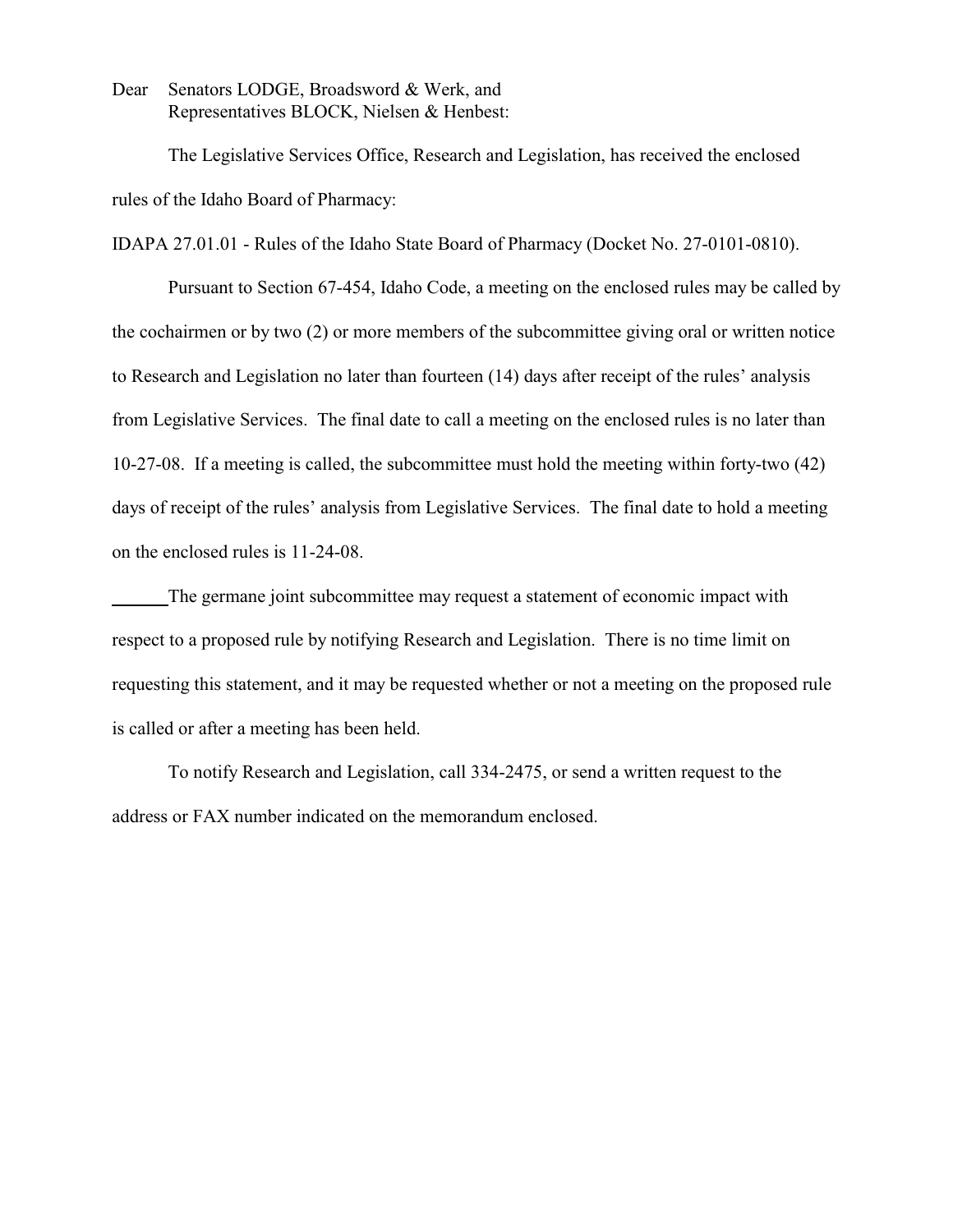### **MEMORANDUM**

| TO:             | Rules Review Subcommittee of the Senate Health & Welfare Committee and the<br>House Health & Welfare Committee          |
|-----------------|-------------------------------------------------------------------------------------------------------------------------|
| <b>FROM:</b>    | Research & Legislation Staff - Paige Alan Parker                                                                        |
| DATE:           | October 8, 2008                                                                                                         |
| <b>SUBJECT:</b> | Board of Pharmacy - IDAPA 27.01.01 - Rules of the Idaho State Board of<br>Pharmacy (Docket No. 27-0101-0810 (Proposed)) |

The Board of Pharmacy submits Docket No. 27-0101-0810 (hereinafter "proposed rule"), amending the Board's rules found at IDAPA 27.01.01. According to the Board, the proposed rule is authorized pursuant to section 54-1717, Idaho Code.

 Sections 54-1701 to 54-1726, 54-1728 to 54-1739, 9-1701 and 9-1702, Idaho Code, are the components of the Idaho Pharmacy Act. Section 54-1717, Idaho Code, provides general rulemaking authority for the Board of Pharmacy under that Act.

According to the Board, the proposed rule requires that the pharmacist-in-charge work a substantial part of his or her working time at the pharmacy of which such person is the pharmacist-in-charge. The Board states that the proposed rule imposes a certain work week and/or work month requirement.

According to the Board, no fee or charge is imposed by the temporary and proposed rule. The Board states that there is no anticipated impact to the general fund greater than \$10,000 during the fiscal year as a result of the temporary and proposed rule. According to the Board, negotiated rulemaking was not conducted because of the simple nature of the rulemaking. The Board states that public hearing(s) will be scheduled if requested in writing by 25 persons, a political subdivision, or an agency, not later than October 15, 2008. All written comments must be delivered to the Board on or before October 22, 2008.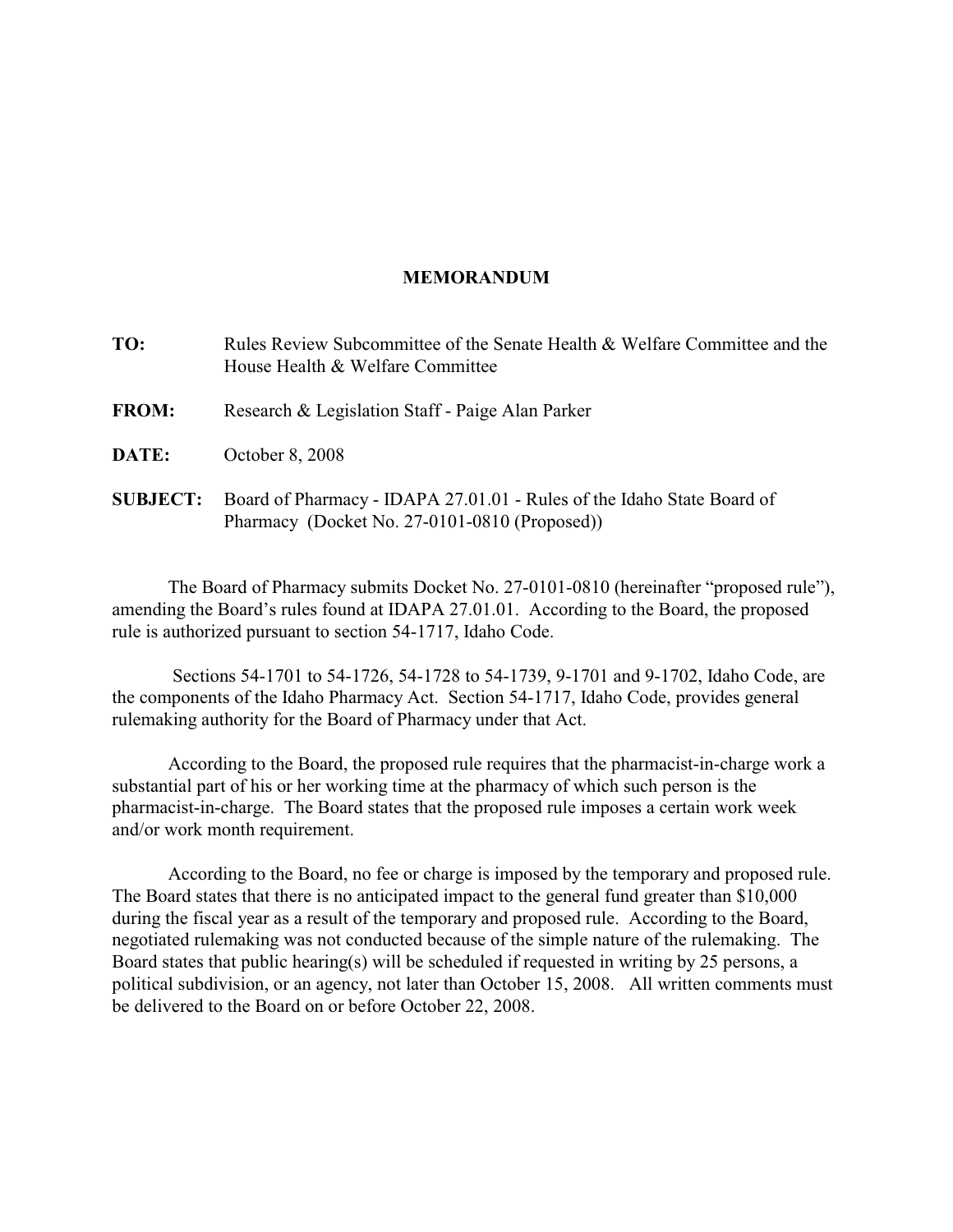## **ANALYSIS**

Generally, the proposed rule substitutes the term "pharmacist-in-charge" for "pharmacist manager" and the term "licensed employee-pharmacist" for "registered employee-pharmacist." IDAPA chapter 27.01.01, the Rules of the Idaho Board of Pharmacy, does not have a definition for "pharmacist-in-charge," although that term is used extensively throughout the rule. Section 268.01 of the existing rule, dealing with remote pharmacies, states that the "pharmacist-in-charge is responsible "for all aspects of the operation of the Pilot Remote Pharmacy including safety, accuracy, security, and patient confidentiality."

Under the proposed rule, the pharmacist-in-charge must annually notify the Board of the identity of the pharmacy's pharmacist-in-charge and each licensed employee-pharmacist and requires any change in pharmacy technician (along with change in pharmacist or extern/intern employment) be reported by the pharmacist-in-charge to the Board within 10 days (up from 5 days under the existing rule). Section 156.02.

Deleted by the proposed rule is the requirement that a non-registered proprietor of a pharmacy place an Idaho licensed, responsible pharmacist manager in charge of the pharmacy and immediately report any change in such person to the Board. Instead, the proposed rule requires the pharmacist-in-charge to immediately report any change in the pharmacist-in-charge of the pharmacy to the Board. Section 156.03.

Section 156.04 of the proposed rule states the responsibilities of the pharmacist-incharge. The pharmacist-in-charge is responsible for every part of the "drug outlet" (the term under the existing rule is "stores") and its operations coming under regulation of the pharmacy laws. The proposed rule requires that no pharmacist shall be designated and function as the pharmacist-in-charge of a pharmacy unless such person spends a substantial part of his working time each month working in the pharmacy. The proposed rule does not specify what a "substantial part of his working time each month" means.

## **SUMMARY**

The proposed rule is vague as to what "substantial part of [the pharmacist's] working time each month" must be spent working in the pharmacy. The Department's proposed rule change appears to be authorized under section 54-1717, Idaho Code.

cc: Idaho State Board of Pharmacy Mark D. Johnston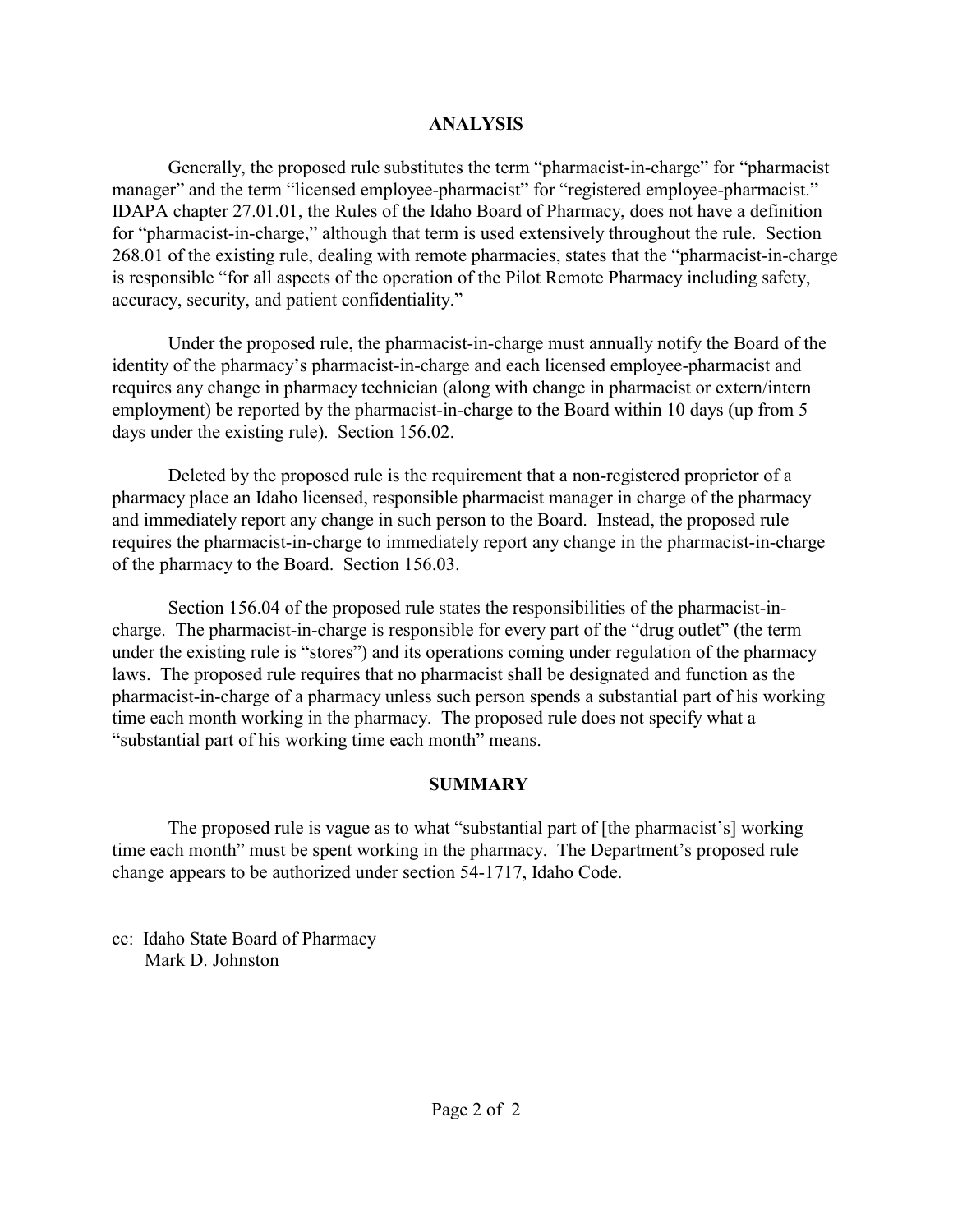# **IDAPA 27 - BOARD OF PHARMACY 27.01.01 - RULES OF THE IDAHO BOARD OF PHARMACY DOCKET NO. 27-0101-0810**

### **NOTICE OF RULEMAKING - PROPOSED RULE**

**AUTHORITY:** In compliance with Section 67-5221(1), Idaho Code, notice is hereby given that this agency has initiated proposed rulemaking procedures. The action is authorized pursuant to Section 54-1717, Idaho Code.

**PUBLIC HEARING SCHEDULE:** Public hearing(s) concerning this rulemaking will be scheduled if requested in writing by twenty-five (25) persons, a political subdivision, or an agency, not later than October 15, 2008.

The hearing site(s) will be accessible to persons with disabilities. Requests for accommodation must be made not later than five  $(5)$  days prior to the hearing, to the agency address below.

**DESCRIPTIVE SUMMARY:** The following is a nontechnical explanation of the substance and purpose of the proposed rulemaking:

Existing rules require that each pharmacy designate a pharmacist-in-charge who is responsible for the management of that pharmacy. The Board believes that it is in the interests of public health, safety, and welfare to require that a pharmacist-in-charge of a pharmacy work a substantial part of his or her working time at the pharmacy of which they are the pharmacist-in-charge, so it proposes amending its rule accordingly. The proposed rulemaking amends rule to require that a pharmacy's pharmacist-in-charge work at that pharmacy a certain amount of time during a work week and/or work month.

**FISCAL IMPACT:** The following is a specific description, if applicable, of any negative fiscal impact on the state general fund greater than ten thousand dollars (\$10,000) during the fiscal year resulting from this rulemaking: None.

**NEGOTIATED RULEMAKING:** Pursuant to 67-5220(1), Idaho Code, negotiated rulemaking was not conducted because of the simple nature of the rulemaking.

**ASSISTANCE ON TECHNICAL QUESTIONS, SUBMISSION OF WRITTEN COMMENTS:** For assistance on technical questions concerning the proposed rule, contact Mark Johnston, R.Ph., Executive Director, (208) 334- 2356.

Anyone may submit written comments regarding this proposed rulemaking. All written comments must be directed to the undersigned and must be delivered on or before October 22, 2008.

DATED this 13th day of August, 2008.

Mark D. Johnston, R.Ph. Executive Director Idaho Board of Pharmacy 3380 Americana Terrace, Ste. 320 P. O. Box 83720 Boise, ID 83720-0067 Phone: (208) 334-2356 Fax: (208) 334-3536

### **THE FOLLOWING IS THE TEXT OF DOCKET NO. 27-0101-0810**

#### **156. PHARMACIES.**

**Idaho Administrative Bulletin Page 698 October 1, 2008 - Vol. 08-10**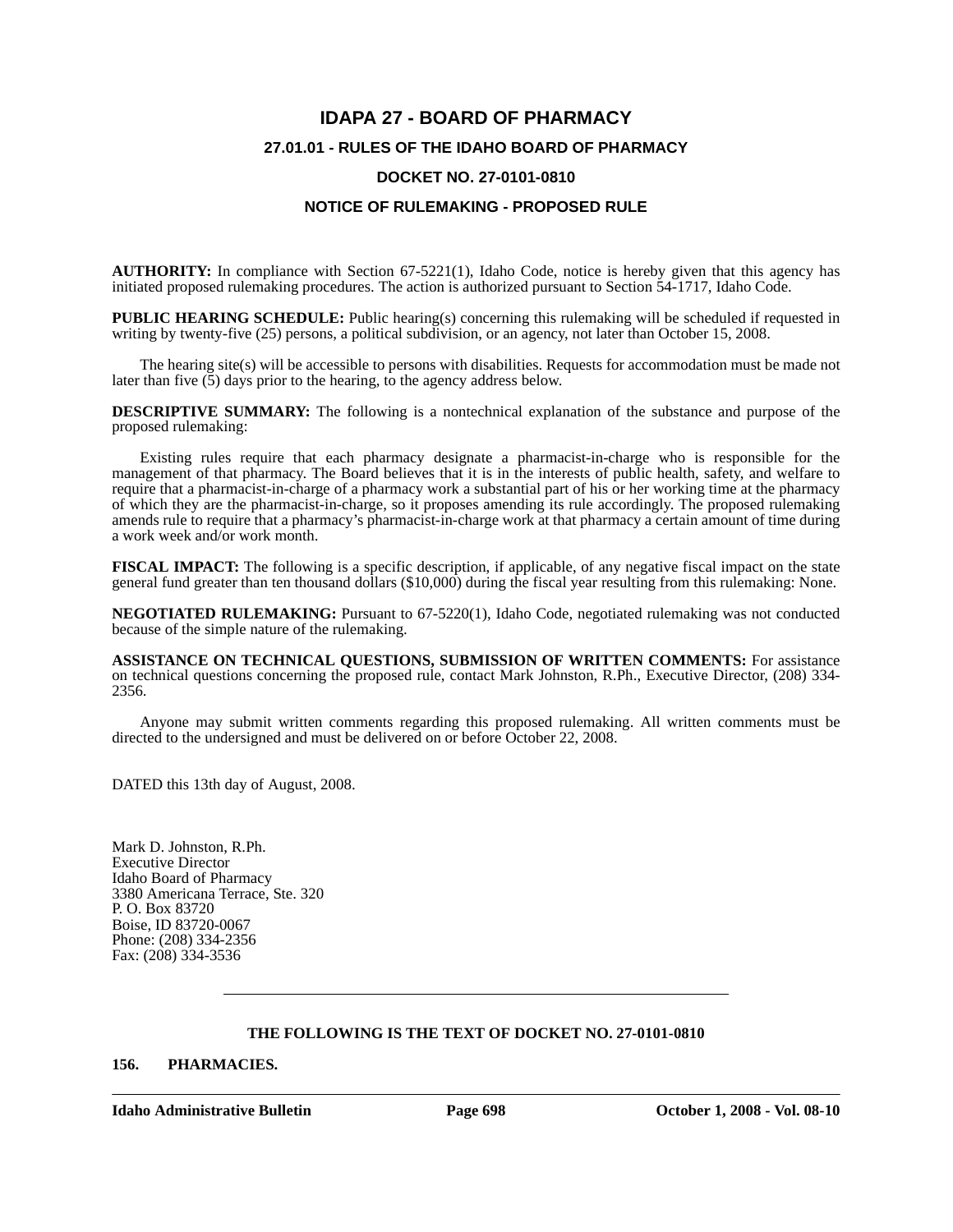| <b>BOARD OF PHARMACY</b>                    | Docket No. 27-0101-0810    |
|---------------------------------------------|----------------------------|
| <b>Rules of the Idaho Board of Pharmacy</b> | <b>Proposed Rulemaking</b> |

**01. Change of Ownership or Location**. In case of change of ownership or location of a pharmacy, the original registration becomes void and must be returned with a new pharmacy application. (7-1-93)

**02.** Annual **Employee Report**-of Pharmacy Employer. Annually, on the date of renewal of registration, the *pharmacy employer* pharmacist-in-charge must notify the Board of the *registered pharmacistmanager* pharmacist-in-charge of the pharmacy, *and* each *registered* licensed employee-pharmacist, and each extern/ intern training in the pharmacy, on the place provided on the application. However, *A*any change in pharmacist, pharmacy technician, or extern/intern employment *must* shall be reported by the pharmacist-in-charge to the Board within  $\ddot{H}$  ten (510) days. within  $\hat{f}$ *ive* ten (510) days.

**03.** *Responsible* **Reporting Change in Pharmacist-in-Charge** *Manager*. *A non-registered proprietor of a pharmacy shall place in charge of such pharmacy a pharmacist licensed in the state of Idaho who shall be known as "responsible pharmacist manager" and the non-registered proprietor* The pharmacist-in-charge shall *immediately* report <u>any change in the pharmacist-in-charge of the pharmacy</u> to the *state* Board *the name of the pharmacist*<br> *manager* immediately. (7-1-93)( *manager* immediately.

**04. Qualifications and Responsibility of the Pharmacist-In-Charge** *Manager*. *Responsible* The pharmacist-in-charge *managers of pharmacies owned by non-registered proprietors are* shall be responsible for the management of, *such stores so far as they are affected by the pharmacy laws. Every part of the establishment coming under the regulation of the pharmacy laws* and shall be under the full and complete control of, *such responsible pharmacist manager* every part of the drug outlet and its operations coming under the regulation of the pharmacy laws. No pharmacist shall be designated as the pharmacist-in-charge of a pharmacy and no pharmacist shall function as the pharmacist-in-charge of a pharmacy unless the person so designated and so functioning spends a substantial part of his working time each month working in the pharmacy of which he has been designated the pharmacist-in-<br>charge.  $(7.193)($ charge. *(7-1-93)*( )

**05. Return of Drugs or Other Items**. In the interest of public health, drugs, medicines, sickroom supplies, devices and items of personal hygiene shall not be accepted for return by any pharmacist or pharmacy after such drugs, medicines, sickroom supplies, devices and items of personal hygiene have been taken from the premises where sold, distributed or dispensed, except that medications for in-patients of residential or assisted living facilities, licensed skilled nursing care facilities, and hospitals may be returned to the dispensing pharmacy for credit provided the medications are liquid medications that have been supplied in manufacturer sealed containers and remain unopened, or the medications are in unopened "Unit Dose" packaging. In addition, the conditions set forth in Paragraph 156.05.b. of these rules must be satisfied: (3-20-04)

Unit Dose is defined as medications packaged in individually sealed doses with tamper-evident packaging (for example, single unit of use, blister packaging, unused injectable vials and ampules). (3-20-04)

**b.** The following conditions must be satisfied: (3-20-04)

i. The medications must be returned with tamper-evident packaging intact and with no evidence of tampering. (3-20-04)

ii. In the professional judgment of the pharmacist, the medications meet all federal and state standards for product integrity.

iii. Policies and procedures are followed for the appropriate storage and handling of medications at the facility and for the transfer, receipt, and security of medications returned to the dispensing pharmacy. (4-5-00)

iv. A system is in place to track restocking and reuse to allow medications to be recalled if required.  $(4-5-00)$ 

v. No controlled substance may be returned except those delivered by Unit Dose on a daily delivery system.  $(4-5-00)$ 

vi. If the drug is repackaged by the pharmacy, each repackage container must be labeled in accordance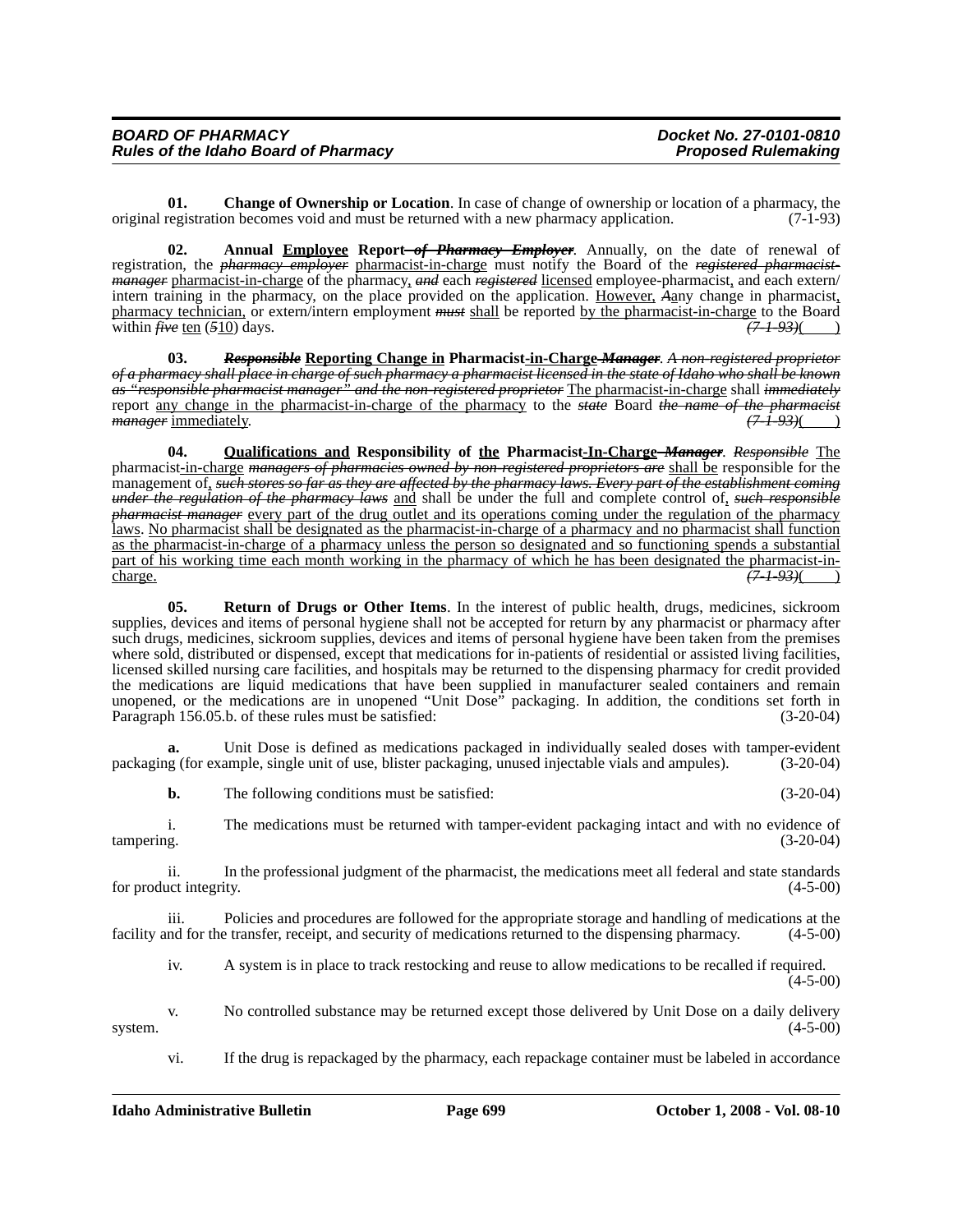| <b>BOARD OF PHARMACY</b>                    | Docket No. 27-0101-0810    |
|---------------------------------------------|----------------------------|
| <b>Rules of the Idaho Board of Pharmacy</b> | <b>Proposed Rulemaking</b> |

with the following (for purpose of this rule, any change from the original manufacturer's packaging prior to delivery<br>of the medication to the hospital or the facility shall be considered repackaging): (3-20-04) of the medication to the hospital or the facility shall be considered repackaging):

(1) Name and strength of the medication; (3-20-04)

(2) A suitable expiration date which shall not be later than the expiration date on the original manufacturer's container, or one (1) year from the date the drug is repackaged (If a medication that was repackaged and delivered to the hospital or facility is thereafter returned to the pharmacy and subsequently repackaged again, the expiration date hereunder shall not be later than the expiration date used when the medication was initially repackaged.); (3-20-04)

- (3) The date the medication was repackaged; (3-20-04)
- (4) The manufacturer's lot number, expiration date, and identity; and (3-20-04)
- (5) The identity of the pharmacist responsible for the repackaging. (3-20-04)

**c.** If the information required under Subparagraphs 156.05.b.vi.(4) and 156.05.b.vi.(5) of these rules is maintained in the internal records of the pharmacy, those requirements may be omitted from the labeling. The labeling requirements of Subparagraph 156.05.b.vi. of these rules shall apply in addition to the labeling requirements under Section 159 of these rules. (3-20-04)

**d.** Medications that have been outside the custody and control of the hospital or facility for any reason, are not eligible for return. In order to be considered as having been in the custody and control of the hospital or facility, the medications must have been delivered by the dispensing pharmacy directly to the hospital or facility or to an agent thereof who is authorized and qualified to accept delivery, and the medications must then be held by the hospital or facility in an area suitable for storing medications and not accessible to any patients. Once a medication has passed from the hospital or facility storage area to the patient or to the patient's designee for any reason, the medication is no longer eligible for return. (3-20-04) medication is no longer eligible for return.

**e.** Medications otherwise eligible for return under this rule by virtue of their packaging but that have become ineligible for return for any reason must be marked as follows: (3-20-04)

i. Such medications that are released for self-administration by the patient, or for administration outside the hospital or facility premises or that are otherwise released to be taken outside the custody and control of the hospital or facility, shall first be clearly marked and identified "Not Eligible For Return" provided however, the foregoing requirement for marking shall not apply to the daily dose of medication released to a patient on the day such dose is to be administered provided the hospital or facility does not allow any such medication to be returned to the same medication storage area as medications eligible for return. (3-20-04)

ii. Such medications that are received by the hospital or facility from the patient or the patient's representative, and not directly from the dispensing pharmacy, and that are to be stored in the same storage area as medications which are eligible for return, shall first be clearly marked and identified "Not Eligible For Return."

(3-20-04)

iii. In the event medications otherwise eligible for return under this rule by virtue of their packaging are discovered to be ineligible for return because they have been outside the custody and control of the hospital or facility, or for any other reason, such medications shall be clearly marked and identified "Not Eligible For Return" immediately upon discovery if they are to remain stored in the same storage area as medications that are eligible for return. (3-20-04) return.  $(3-20-04)$ 

**f.** Each pharmacy and the pharmacist-in-charge shall be responsible for consulting with each hospital or facility from which the pharmacy will accept returns under Section 156 of these rules to ensure that the hospital or facility has an employee who is trained and knowledgeable in the proper storage, use, and administration of medications at the hospital or facility, and to ensure that the hospital or facility has in place and enforces written protocols that will ensure compliance with the conditions necessary to allow returns. The pharmacist-in-charge must review and approve the protocols. The pharmacy must keep a copy of the protocols, as well as the written approval